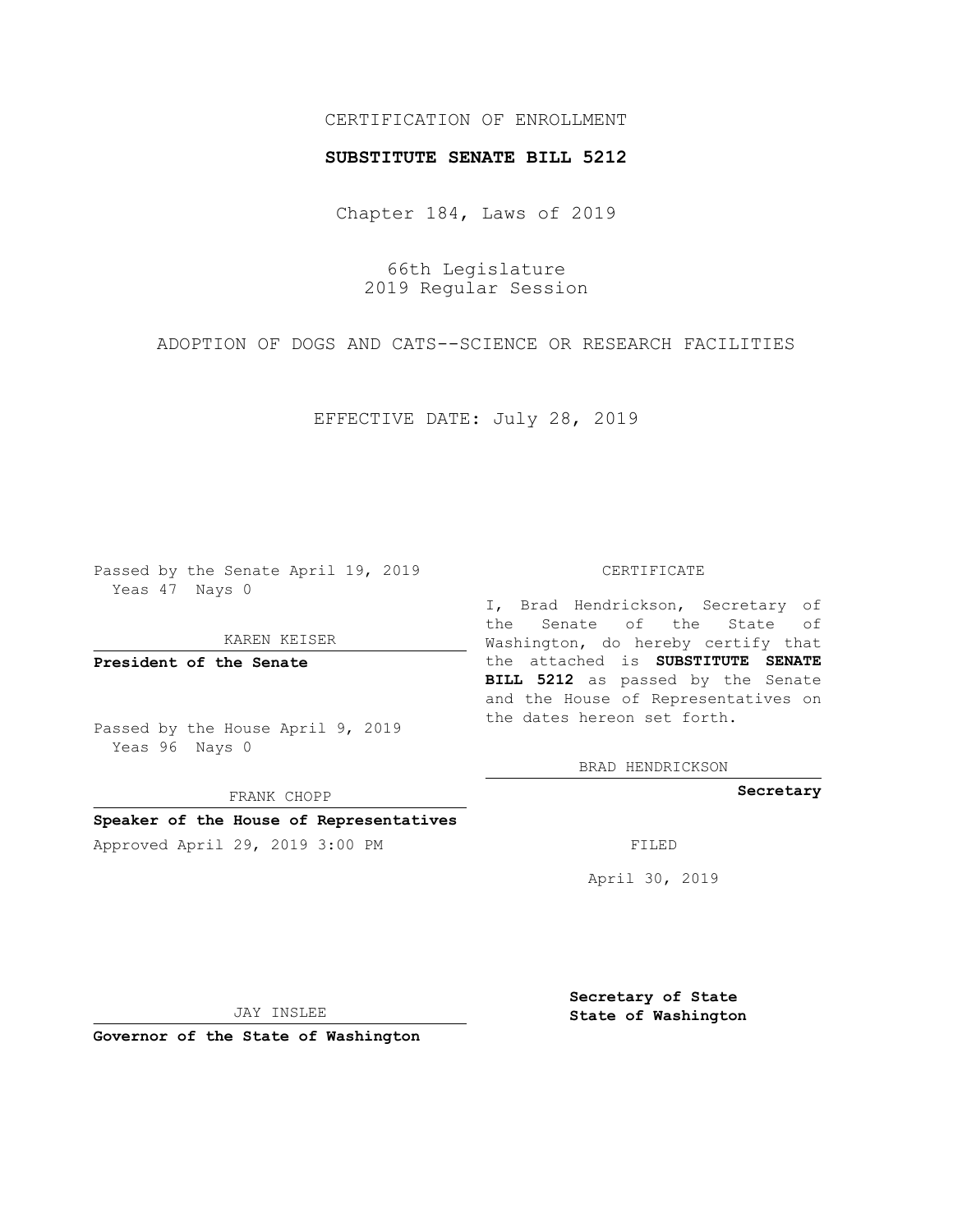## **SUBSTITUTE SENATE BILL 5212**

AS AMENDED BY THE HOUSE

Passed Legislature - 2019 Regular Session

# **State of Washington 66th Legislature 2019 Regular Session**

**By** Senate Higher Education & Workforce Development (originally sponsored by Senators Palumbo, Wilson, L., Rolfes, Mullet, Wilson, C., Hunt, and Kuderer)

READ FIRST TIME 02/18/19.

1 AN ACT Relating to adoption of dogs and cats used for science or 2 research purposes; adding a new section to chapter 18.92 RCW; and 3 creating a new section.

4 BE IT ENACTED BY THE LEGISLATURE OF THE STATE OF WASHINGTON:

5 NEW SECTION. **Sec. 1.** A new section is added to chapter 18.92 6 RCW to read as follows:

 (1) A higher education facility that receives public money, including tax exempt status, or a facility that provides research in collaboration with a higher education facility, that utilizes dogs or cats for scientific, educational, or research purposes, upon conclusion of a dog or cat's use for scientific, educational, or 12 research purposes shall:

 (a) Have the facility's attending veterinarian or designee assess the health of the dog or cat and determine if the dog or cat is suitable for adoption, consistent with guidelines promulgated by the 16 American veterinary medical association; and

 (b) Make reasonable efforts to offer the dog or cat for adoption, when the dog or cat is deemed suitable for adoption, through the facility's own adoption program or through an animal care and control agency or an animal rescue group as defined in RCW 82.04.040. A facility that offers dogs or cats for adoption to an animal care and